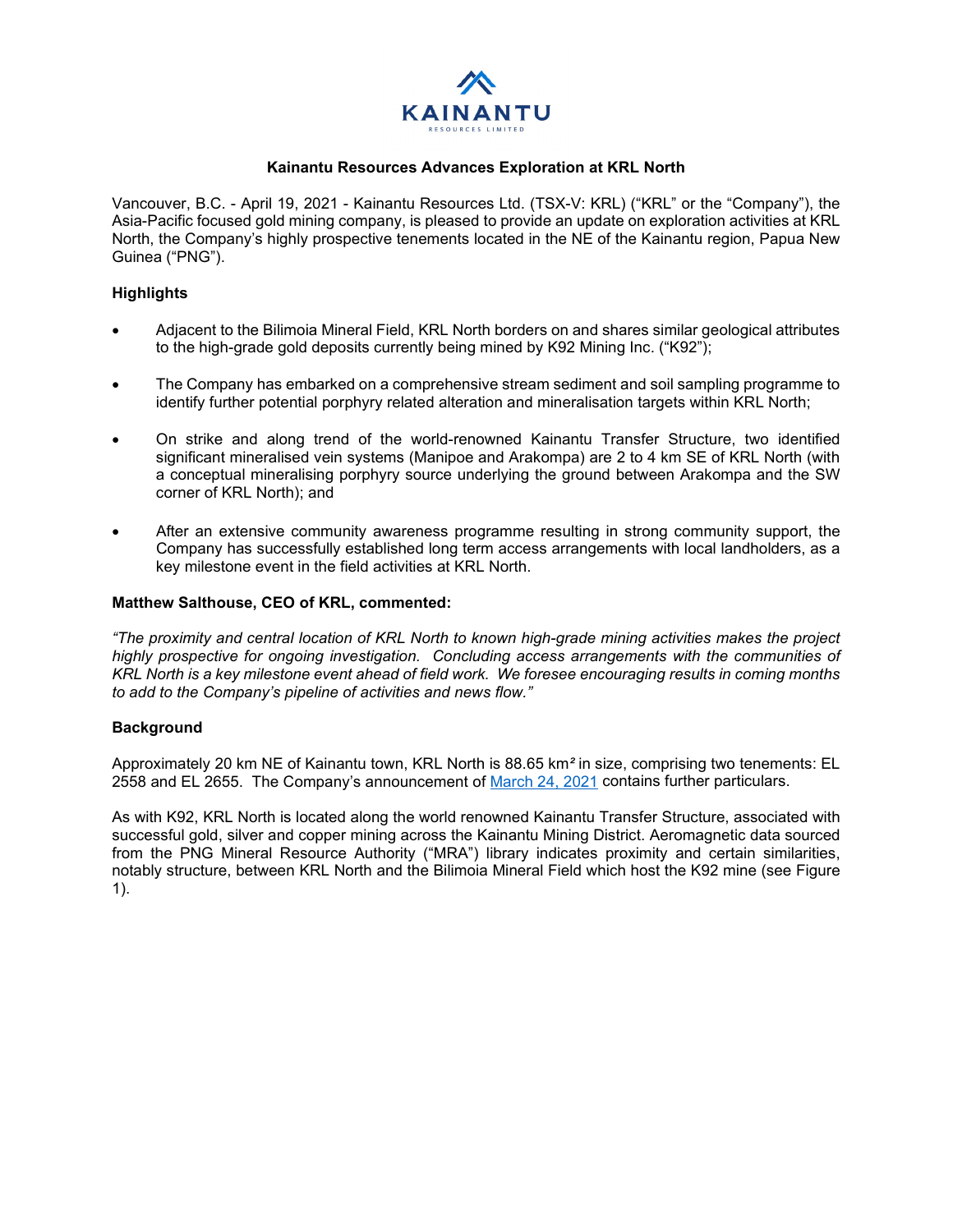



**KRL North's Geological Setting in Relation to the Bilimoia Mineral Field**

As noted above, KRL North borders K92's current tenement package and sits along strike, NNE, on the mineralised corridor representing a portion of the Kainantu Transfer Structure: see Figure 2.



**Figure 2: Location of KRL North Relative to Known and Conceptual Mineralisation**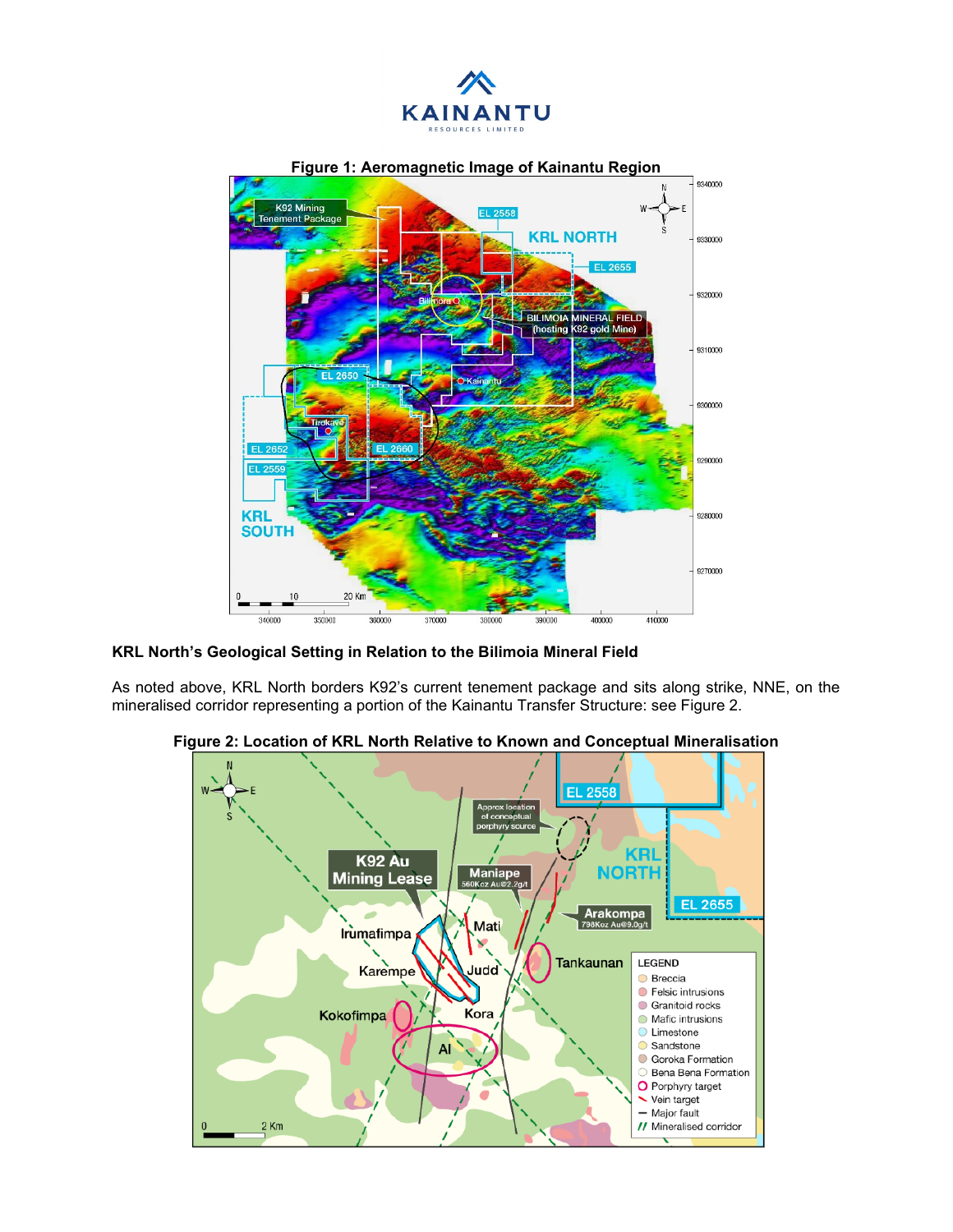

Amongst other features, this structure appears to control two significant mineralised vein systems within the tenement package of K92, both within 3 to 4 km of the SW corner of KRL North. Drilled by a former miner in the 1980s and 1990s, and while non-JORC compliant (or subject to an NI 43-101 technical report), historic data is reported to indicate a resource of 560,000 oz Au at 2.2 g/t at Maniope; and 798,000 oz Au at 9.0 g/t at Arakompa.[1](#page-2-0)

Given their proximity to the Company's tenements, both the Maniope and Arakompa vein systems are relevant to KRL North. A 1994 paper by Corbett et al\* examined attributes of both prospects and concluded:

*"Fluid inclusion, gold fineness, vein paragenesis and mineral distribution indicate that the Arakompa vein system is proximal to a porphyry source at depth…..A fluid flow pattern is defined from the mineral zonation…..the mineralising fluids flowed southward along the Maniape vein systems."* 

*…It is suggested that the mineralising porphyry has possibly been emplaced at the intersection of the Arakompa structures and the contact between the Akuna granodiorite and Bena-Bena Metamorphics."*

*"An extensive programme of ridge and spur auger sampling identified soil anomalies at Arakompa………Mesothermal veins were identified in outcrop at Maniape and exposed in trenching at Arakompa."*

*\*Corbett, G.J., Leach, T.M., Thirnbeck, M., Sione, T., Koima, H., Digan, K., Petrie, P., 1994. The geology of porphyry related mesothermal vein gold mineralization north of Kainantu, PNG. Geology, Exploration, and Mining Conference, 1994, Lae. The Australasian Institute of Mining and Metallurgy, Melbourne.*

The research infers a mineralizing porphyry source underlying the ground between the Arakompa Prospect and the SW corner of EL 2558. This warranted the Company originally making application for a tenement over the area, with the potential for high-grade mineralisation extending into KRL North.

Given these evident characteristics, the Company has developed a programme to identify potential porphyry related alteration and mineralisation within KRL North.

## **2020/2021 Programme at KRL North**

*Access:* Throughout 2020, the Company actively engaged with the communities located in KRL North to develop mining awareness and support for KRL; with the aim of ensuring appropriate local consent arrangements could be agreed in accordance with PNG law before starting field work.

This has resulted in the recent signing of an access agreement between KRL and seven clans/community groups with cultural and customary links to EL 2558/KRL North ("the Agreement").

The Agreement confirms the communities' strong support for the Company's ongoing rights to access and explore KRL North; with the Company committing to engage local labour for field work and undertake other activities in line with its broader ESG strategy. The Agreement does not involve the payment of any further consideration. Figure 3 records the signing of the Agreement and the Company is grateful for the support of the local community for reaching accord with KRL.

<span id="page-2-0"></span><sup>1</sup> Canaccord Genuity Corp., Research Report, January 23, 2020.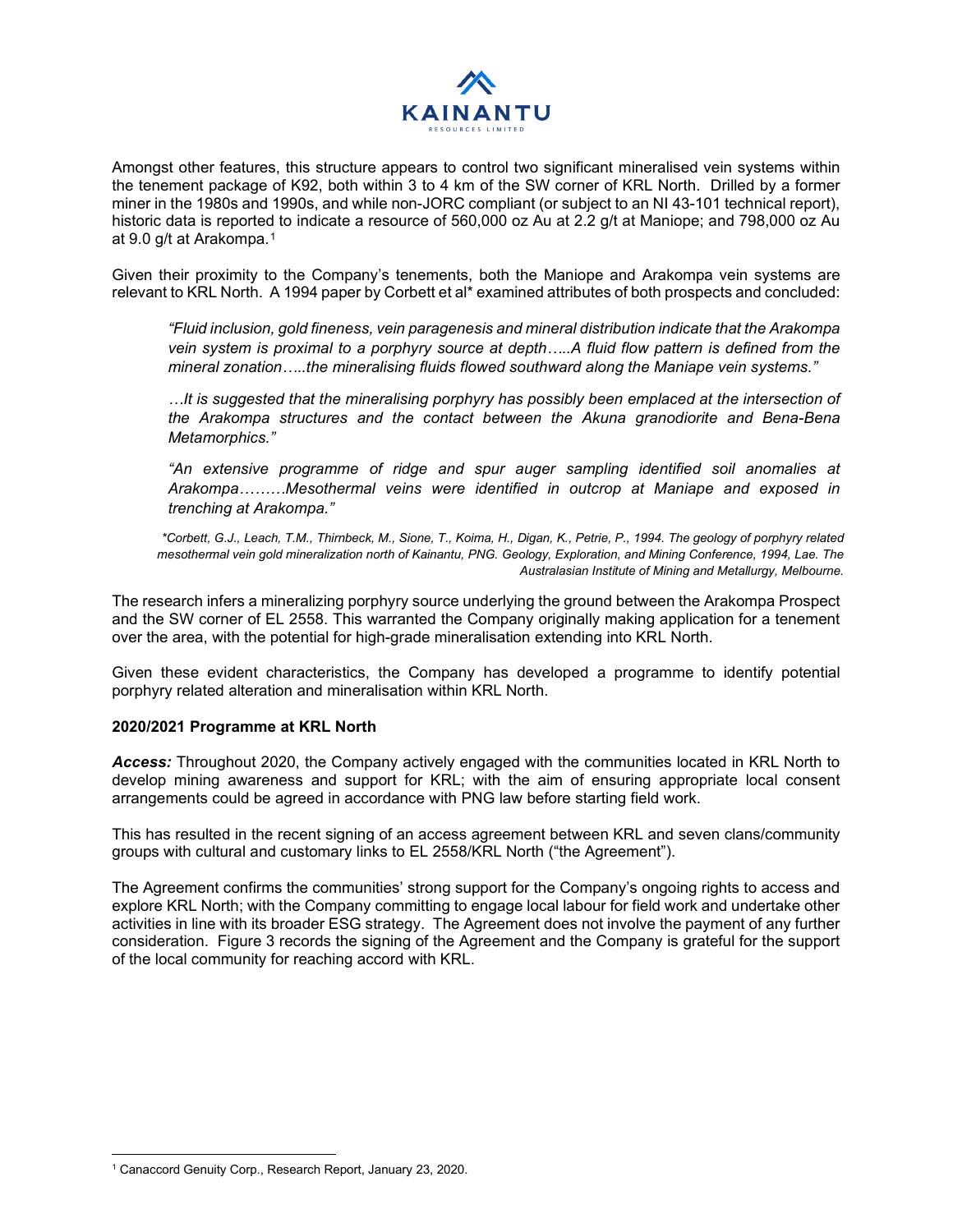

**Figure 3: Formal Signing of Access Agreement for KRL North**



*Field Work:* With the Agreement securing access, the Company is now undertaking a comprehensive stream sediment and soil sampling programme covering the eastern, central, and western stream systems forming the major drainage pattern within EL 2558/KRL North. Assessment of outcrops and field observation work is also underway. The intention will be to identify areas for ridge-and-spur and/or gridded soil sampling, potentially leading to a costean sampling programme later in the year.

To date, 155 samples comprising 127 rock outcrop and float, 20 stream sediments, and 4 pan concentrates (inclusive of 4 QA/QC) samples have been taken and dispatched for multi-element analysis, with field reports being encouraging.

Lithologies mainly consist of basement phyllites overlain by siltstone with the identification and sampling of mineralized chlorite altered microdiorite dykes, believed affiliated with the Elandora Porphyry and small quartz veins hosted in intensely chloritized phyllites. Steeply dipping N to NNE structures have been mapped hosting mineralisation consisting of disseminated and fracture fill/veinlets of pyrite, chalcopyrite, and bornite.

## **Developing KRL North**

Establishing long term community support and progressing access arrangements will enable the Company to accelerate exploration activities across KRL North (in addition to KRL South) over the coming 6 to 12 months. The Company will continue to provide updates on the project.

#### **Qualified Person**

The scientific and technical information disclosed in this release has been reviewed and approved by Graeme Fleming, B. App. Sc., MAIG, an independent "qualified person" as defined under National Instrument 43-101, *Standards of Disclosure for Mineral Projects*.

## **About KRL**

KRL is an Asia-Pacific focused gold mining company with two highly prospective gold projects, KRL South and KRL North, in a premier mining region, the high-grade Kainantu Gold District of PNG. Both of KRL's projects show potential to host high-grade epithermal and porphyry mineralization, as seen elsewhere in the district. KRL has a highly experienced board and management team with a proven track record of working together in the region; and an established in-country partner.